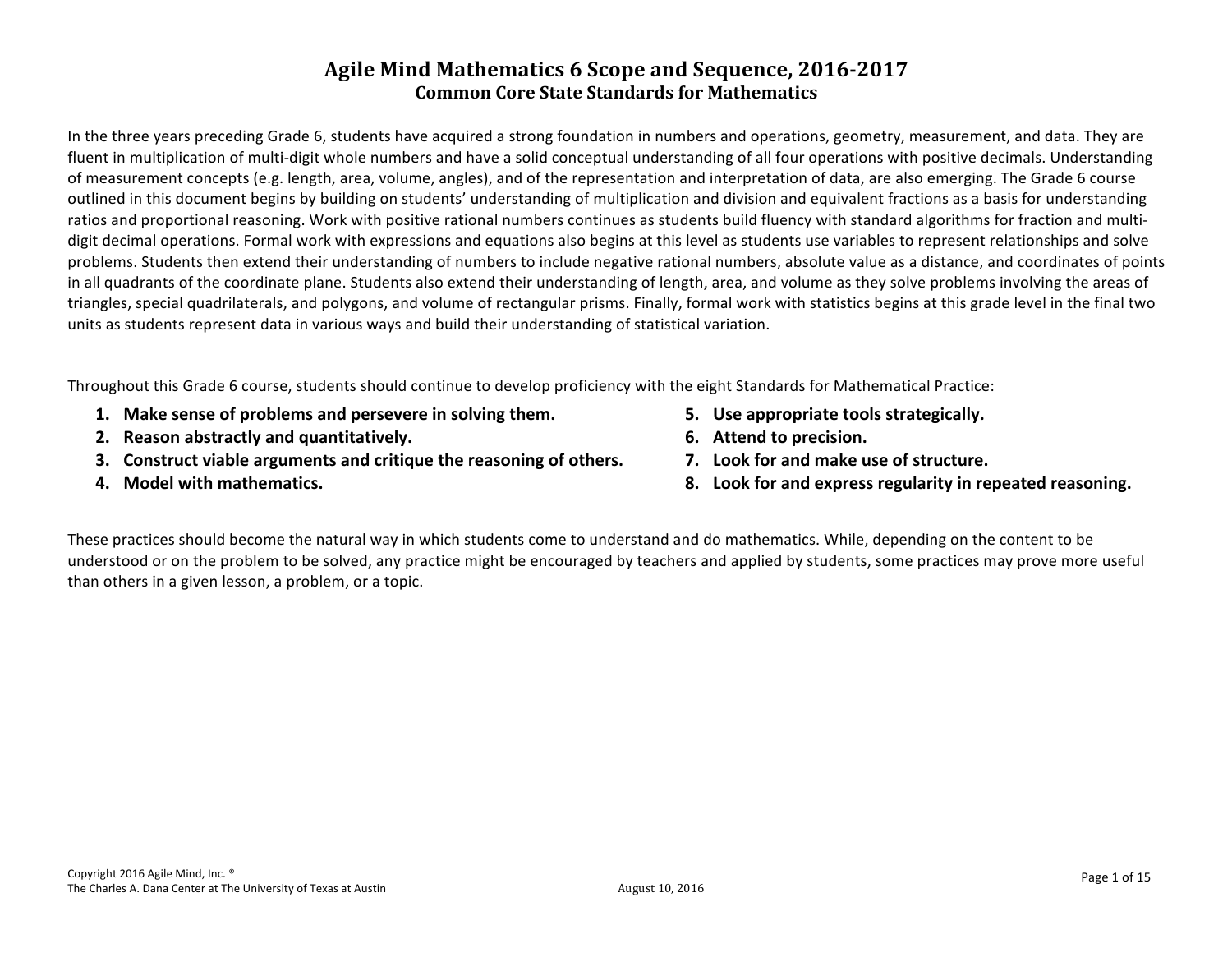### **Agile Mind Mathematics 6 Scope and Sequence, 2016-2017**

#### **Common Core State Standards for Mathematics**

#### These course materials are designed to support 138-141 blocks of instruction and assessment (1 block equals 45 minutes).

| <b>Time</b><br>allotment<br><b>Agile Mind</b><br><b>Topics</b><br>$(1 \text{ block} =$<br>45 minutes) | <b>Topic Descriptions</b>                                                                                                                                                                                                                                                                                                                                                                                                                                                                                                                                                                                                                                                                                                   | <b>Common Core State Standards</b><br><b>Standards for Mathematical Content</b><br>• Standards listed in black are the primary instructional focus of the topic.<br>• Standards in gray support topic content or indicate foundations for future work.                                                                                                                                                                                                                                                                                                                                                                                                                                                                                                                                                                                                                                                                                                                                                                                                                                                                                                                                                                                                                                                                                                                                                                                                                                                                                                                                                                                                                                                                                                                                                                                                                                                                                                                                                                                                                                                                                                              |
|-------------------------------------------------------------------------------------------------------|-----------------------------------------------------------------------------------------------------------------------------------------------------------------------------------------------------------------------------------------------------------------------------------------------------------------------------------------------------------------------------------------------------------------------------------------------------------------------------------------------------------------------------------------------------------------------------------------------------------------------------------------------------------------------------------------------------------------------------|---------------------------------------------------------------------------------------------------------------------------------------------------------------------------------------------------------------------------------------------------------------------------------------------------------------------------------------------------------------------------------------------------------------------------------------------------------------------------------------------------------------------------------------------------------------------------------------------------------------------------------------------------------------------------------------------------------------------------------------------------------------------------------------------------------------------------------------------------------------------------------------------------------------------------------------------------------------------------------------------------------------------------------------------------------------------------------------------------------------------------------------------------------------------------------------------------------------------------------------------------------------------------------------------------------------------------------------------------------------------------------------------------------------------------------------------------------------------------------------------------------------------------------------------------------------------------------------------------------------------------------------------------------------------------------------------------------------------------------------------------------------------------------------------------------------------------------------------------------------------------------------------------------------------------------------------------------------------------------------------------------------------------------------------------------------------------------------------------------------------------------------------------------------------|
| Whole numbers, ratios, and rates                                                                      |                                                                                                                                                                                                                                                                                                                                                                                                                                                                                                                                                                                                                                                                                                                             |                                                                                                                                                                                                                                                                                                                                                                                                                                                                                                                                                                                                                                                                                                                                                                                                                                                                                                                                                                                                                                                                                                                                                                                                                                                                                                                                                                                                                                                                                                                                                                                                                                                                                                                                                                                                                                                                                                                                                                                                                                                                                                                                                                     |
| 9 blocks<br>1: Operations<br>with whole<br>numbers                                                    | This topic reinforces the use of operations with<br>whole numbers and moves students toward<br>fluency with the division algorithm. Students<br>also apply common factors and multiples in a<br>variety of contexts, including using the<br>Distributive Property in numerical contexts, and<br>will extend their understanding of order of<br>operations to include the use of exponents.<br>Students will continue to build fluency with<br>whole number division in subsequent topics,<br>including Understanding and representing<br>rates, Multiplying and dividing rational<br>numbers, Rates and measurement, Using<br>equations and inequalities, Length and area,<br>Surface area and volume, and Describing data. | The Number System $-6.NS$<br>B. Compute fluently with multi-digit numbers and find common factors and<br>multiples.<br>2. Fluently divide multi-digit numbers using the standard algorithm.<br>4. Find the greatest common factor of two whole numbers less than or equal to<br>100 and the least common multiple of two whole numbers less than or equal<br>to 12. Use the distributive property to express a sum of two whole numbers<br>1-100 with a common factor as a multiple of a sum of two whole numbers<br>with no common factor. For example, express $36 + 8$ as $4 (9 + 2)$ .<br><b>Expressions and Equations - 6.EE</b><br>A. Apply and extend previous understandings of arithmetic to algebraic<br>expressions.<br>1. Write and evaluate numerical expressions involving whole-number<br>exponents.<br>2. Write, read, and evaluate expressions in which letters stand for numbers.<br>b. Identify parts of an expression using mathematical terms (sum, term,<br>product, factor, quotient, coefficient); view one or more parts of an<br>expression as a single entity. For example, describe the expression 2 (8 + 7)<br>as a product of two factors; view $(8 + 7)$ as both a single entity and a sum of<br>two terms.<br>c. Evaluate expressions at specific values of their variables. Include<br>expressions that arise from formulas used in real-world problems. Perform<br>arithmetic operations, including those involving whole-number exponents,<br>in the conventional order when there are no parentheses to specify a<br>particular order (Order of Operations). For example, use the formulas $V = s^3$<br>and $A = 6 s2$ to find the volume and surface area of a cube with sides of<br>length $s = 1/2$ .<br>3. Apply the properties of operations to generate equivalent expressions. For<br>example, apply the distributive property to the expression 3 (2 + x) to produce<br>the equivalent expression $6 + 3x$ ; apply the distributive property to the<br>expression 24x + 18y to produce the equivalent expression 6 (4x + 3y); apply<br>properties of operations to $y + y + y$ to produce the equivalent expression 3y. |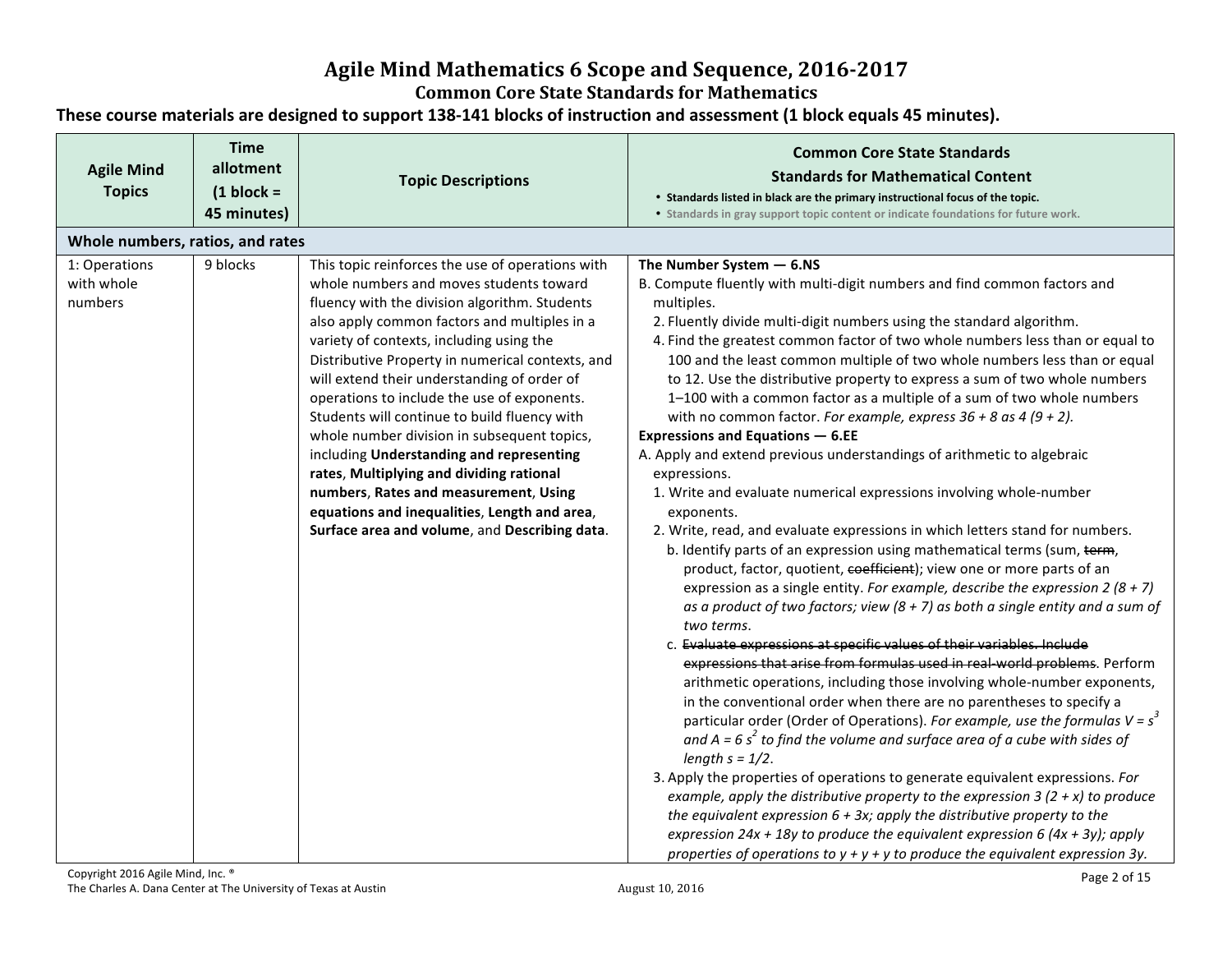|                  |          | common core baac banaaras ior radicmatics         |                                                                                         |
|------------------|----------|---------------------------------------------------|-----------------------------------------------------------------------------------------|
| 2: Understanding | 9 blocks | This topic investigates the uses of ratios and    | The Number System $-6.$ NS                                                              |
| and representing |          | proportional reasoning in solving real-world      | C. Apply and extend previous understandings of numbers to the system of rational        |
| ratios           |          | problems. Student use tables and graphs to        | numbers.                                                                                |
|                  |          | reason about ratio relationships, and they        | 8. Solve real-world and mathematical problems by graphing points in all four            |
|                  |          | explore geometric representations of              | quadrants of the coordinate plane. Include use of coordinates and absolute              |
|                  |          | proportional relationships by investigating the   | value to find distances between points with the same first coordinate or the            |
|                  |          | use of scale factors to enlarge and reduce        | same second coordinate.                                                                 |
|                  |          | figures. They express proportional relationships  | Ratios and Proportional Relationships - 6.RP                                            |
|                  |          | in multiple ways and associate the multiple       | A. Understand ratio concepts and use ratio reasoning to solve problems.                 |
|                  |          | representations interchangeably.                  | 1. Understand the concept of a ratio and use ratio language to describe a ratio         |
|                  |          |                                                   | relationship between two quantities. For example, "The ratio of wings to                |
|                  |          |                                                   | beaks in the bird house at the zoo was 2:1, because for every 2 wings there             |
|                  |          |                                                   | was 1 beak." "For every vote candidate A received, candidate C received nearly          |
|                  |          |                                                   | three votes."                                                                           |
|                  |          |                                                   | 3. Use ratio and rate reasoning to solve real-world and mathematical problems,          |
|                  |          |                                                   | e.g., by reasoning about tables of equivalent ratios, tape diagrams, double             |
|                  |          |                                                   | number line diagrams, or equations.                                                     |
|                  |          |                                                   | a. Make tables of equivalent ratios relating quantities with whole- number              |
|                  |          |                                                   | measurements, find missing values in the tables, and plot the pairs of                  |
|                  |          |                                                   | values on the coordinate plane. Use tables to compare ratios.                           |
| 3: Understanding | 8 blocks | This topic explores the concept of rate through   | Ratios and Proportional Relationships - 6.RP                                            |
| and representing |          | the use of tables, graphs, ratios, and equations. | A. Understand ratio concepts and use ratio reasoning to solve problems.                 |
| rates            |          | Students use rates in situations to solve real-   | 2. Understand the concept of a unit rate a/b associated with a ratio a:b with b $\neq$  |
|                  |          | world problems such as determining the "best      | 0, and use rate language in the context of a ratio relationship. For example,           |
|                  |          | buy" using unit prices. Hourly rates, miles per   | "This recipe has a ratio of 3 cups of flour to 4 cups of sugar, so there is 3/4 cup     |
|                  |          | gallon, percentages, and batting averages are     | of flour for each cup of sugar." "We paid \$75 for 15 hamburgers, which is a            |
|                  |          | also used to model and apply this concept.        | rate of \$5 per hamburger." $1$                                                         |
|                  |          | Students also represent percents and use them     | NOTE: <sup>1</sup> Expectations for unit rates in this grade are limited to non-complex |
|                  |          | to solve real-world problems. This topic provides | fractions.                                                                              |
|                  |          | numerous opportunities for students to build      | 3. Use ratio and rate reasoning to solve real-world and mathematical problems,          |
|                  |          | fluency with whole number division.               | e.g., by reasoning about tables of equivalent ratios, tape diagrams, double             |
|                  |          |                                                   | number line diagrams, or equations.                                                     |
|                  |          |                                                   | b. Solve unit rate problems including those involving unit pricing and constant         |
|                  |          |                                                   | speed. For example, if it took 7 hours to mow 4 lawns, then at that rate,               |
|                  |          |                                                   | how many lawns could be mowed in 35 hours? At what rate were lawns                      |
|                  |          |                                                   | being mowed?                                                                            |
|                  |          |                                                   | c. Find a percent of a quantity as a rate per 100 (e.g., 30% of a quantity means        |
|                  |          |                                                   | 30/100 times the quantity); solve problems involving finding the whole,                 |
|                  |          |                                                   | given a part and the percent.                                                           |
|                  |          |                                                   | The Number System $-6.$ NS                                                              |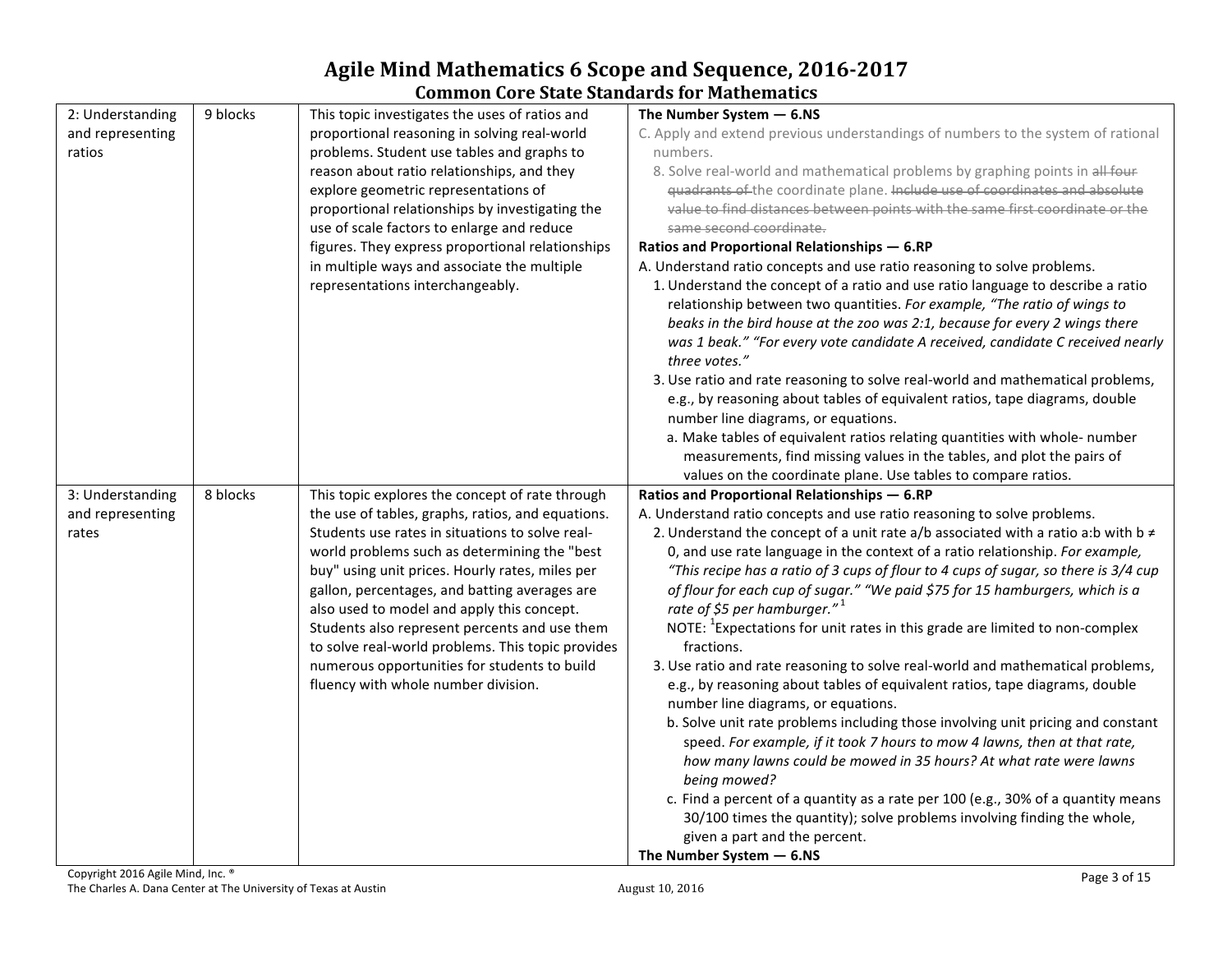| Rational numbers and their applications |                                                                                                                                                                                                         |                                                                                                   | B. Compute fluently with multi-digit numbers and find common factors and<br>multiples.<br>2. Fluently divide multi-digit numbers using the standard algorithm.<br>C. Apply and extend previous understandings of numbers to the system of rational<br>numbers.<br>8. Solve real-world and mathematical problems by graphing points in all four<br>quadrants of the coordinate plane. Include use of coordinates and absolute<br>value to find distances between points with the same first coordinate or the<br>same second coordinate.                                                                                                                                                                                                                                                                                                                                                                                                                                                                                                                                                                                                                                                                                                                                                                                                                                                                                                                                                             |
|-----------------------------------------|---------------------------------------------------------------------------------------------------------------------------------------------------------------------------------------------------------|---------------------------------------------------------------------------------------------------|-----------------------------------------------------------------------------------------------------------------------------------------------------------------------------------------------------------------------------------------------------------------------------------------------------------------------------------------------------------------------------------------------------------------------------------------------------------------------------------------------------------------------------------------------------------------------------------------------------------------------------------------------------------------------------------------------------------------------------------------------------------------------------------------------------------------------------------------------------------------------------------------------------------------------------------------------------------------------------------------------------------------------------------------------------------------------------------------------------------------------------------------------------------------------------------------------------------------------------------------------------------------------------------------------------------------------------------------------------------------------------------------------------------------------------------------------------------------------------------------------------|
|                                         |                                                                                                                                                                                                         |                                                                                                   |                                                                                                                                                                                                                                                                                                                                                                                                                                                                                                                                                                                                                                                                                                                                                                                                                                                                                                                                                                                                                                                                                                                                                                                                                                                                                                                                                                                                                                                                                                     |
| 4: Equivalent                           | 9* blocks                                                                                                                                                                                               | This topic investigates the multiple                                                              | Ratios and Proportional Relationships - 6.RP                                                                                                                                                                                                                                                                                                                                                                                                                                                                                                                                                                                                                                                                                                                                                                                                                                                                                                                                                                                                                                                                                                                                                                                                                                                                                                                                                                                                                                                        |
| forms: fractions,                       | *Because local                                                                                                                                                                                          | representations of rational numbers as                                                            | A. Understand ratio concepts and use ratio reasoning to solve problems.                                                                                                                                                                                                                                                                                                                                                                                                                                                                                                                                                                                                                                                                                                                                                                                                                                                                                                                                                                                                                                                                                                                                                                                                                                                                                                                                                                                                                             |
| decimals, and                           | standards often<br>require it, Block                                                                                                                                                                    | fractions, decimals, and percents. Students                                                       | 1. Understand the concept of a ratio and use ratio language to describe a ratio                                                                                                                                                                                                                                                                                                                                                                                                                                                                                                                                                                                                                                                                                                                                                                                                                                                                                                                                                                                                                                                                                                                                                                                                                                                                                                                                                                                                                     |
| percents                                | 2 introduces the                                                                                                                                                                                        | explore real-world settings and practice ordering<br>rational numbers, from least to greatest and | relationship between two quantities. For example, "The ratio of wings to<br>beaks in the bird house at the zoo was 2:1, because for every 2 wings there                                                                                                                                                                                                                                                                                                                                                                                                                                                                                                                                                                                                                                                                                                                                                                                                                                                                                                                                                                                                                                                                                                                                                                                                                                                                                                                                             |
|                                         | conversion of                                                                                                                                                                                           | greatest to least. Students also practice                                                         | was 1 beak." "For every vote candidate A received, candidate C received nearly                                                                                                                                                                                                                                                                                                                                                                                                                                                                                                                                                                                                                                                                                                                                                                                                                                                                                                                                                                                                                                                                                                                                                                                                                                                                                                                                                                                                                      |
|                                         | fractions to                                                                                                                                                                                            |                                                                                                   |                                                                                                                                                                                                                                                                                                                                                                                                                                                                                                                                                                                                                                                                                                                                                                                                                                                                                                                                                                                                                                                                                                                                                                                                                                                                                                                                                                                                                                                                                                     |
|                                         | decimals<br>through<br>proportional<br>reasoning.<br>Additionally, for<br>completeness,<br>students are<br>exposed to<br>conversion<br>through long<br>division,<br>including<br>repeating<br>decimals. | converting from one form of a rational number<br>to another through multiple representations.     | three votes."<br>2. Understand the concept of a unit rate a/b associated with a ratio a:b with b $\neq$<br>0, and use rate language in the context of a ratio relationship. For example,<br>"This recipe has a ratio of 3 cups of flour to 4 cups of sugar, so there is 3/4 cup<br>of flour for each cup of sugar." "We paid \$75 for 15 hamburgers, which is a<br>rate of \$5 per hamburger." $1$<br>NOTE: <sup>1</sup> Expectations for unit rates in this grade are limited to non-complex<br>fractions.<br>3. Use ratio and rate reasoning to solve real-world and mathematical problems,<br>e.g., by reasoning about tables of equivalent ratios, tape diagrams, double<br>number line diagrams, or equations.<br>c. Find a percent of a quantity as a rate per 100 (e.g., 30% of a quantity means<br>30/100 times the quantity); solve problems involving finding the whole,<br>given a part and the percent.<br>The Number System $-6.$ NS<br>C. Apply and extend previous understandings of numbers to the system of rational<br>numbers.<br>6. Understand a rational number as a point on the number line. Extend number<br>line diagrams and coordinate axes familiar from previous grades to represent<br>points on the line and in the plane with negative number coordinates.<br>c. Find and position integers and other rational numbers on a horizontal or<br>vertical number line diagram; find and position pairs of integers and other<br>rational numbers on a coordinate plane. |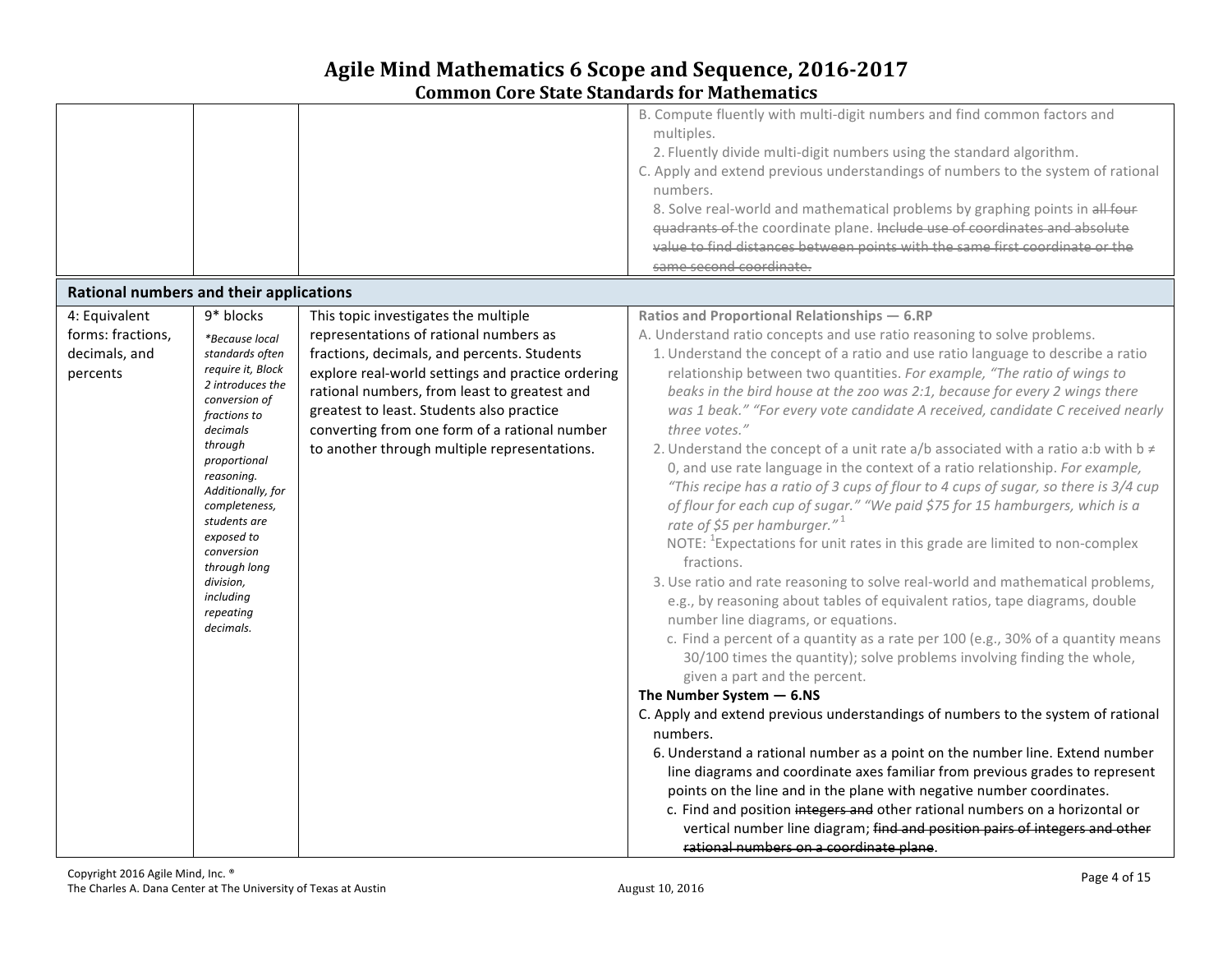# **Agile Mind Mathematics 6 Scope and Sequence, 2016-2017**

| <b>Common Core State Standards for Mathematics</b> |  |
|----------------------------------------------------|--|
|----------------------------------------------------|--|

| 5: Adding and<br>subtracting<br>rational numbers   | 8 blocks                                                                                         | This topic provides students with opportunities<br>to solve problems by adding and subtracting<br>fractions and decimals, while reinforcing fluency<br>with whole number operations. A variety of<br>models that use appropriate tools allow<br>interactive exploration of these operations.<br>Students will apply their fluency with positive<br>rational number addition and subtraction in<br>subsequent topics, including Using equations<br>and inequalities, Length and area, Surface area<br>and volume, and Describing data.                                                                                                                                                                     | The Number System $-6.$ NS<br>B. Compute fluently with multi-digit numbers and find common factors and<br>multiples.<br>3. Fluently add, subtract, multiply, and divide multi-digit decimals using the<br>standard algorithm for each operation.                                                                                                                                                                                                                                                                                                                                                                                                                                                                                                                                                                                                                                                                                                                                                                                                                                                                                                                                                          |
|----------------------------------------------------|--------------------------------------------------------------------------------------------------|-----------------------------------------------------------------------------------------------------------------------------------------------------------------------------------------------------------------------------------------------------------------------------------------------------------------------------------------------------------------------------------------------------------------------------------------------------------------------------------------------------------------------------------------------------------------------------------------------------------------------------------------------------------------------------------------------------------|-----------------------------------------------------------------------------------------------------------------------------------------------------------------------------------------------------------------------------------------------------------------------------------------------------------------------------------------------------------------------------------------------------------------------------------------------------------------------------------------------------------------------------------------------------------------------------------------------------------------------------------------------------------------------------------------------------------------------------------------------------------------------------------------------------------------------------------------------------------------------------------------------------------------------------------------------------------------------------------------------------------------------------------------------------------------------------------------------------------------------------------------------------------------------------------------------------------|
| 6: Multiplying and<br>dividing rational<br>numbers | 10 blocks                                                                                        | This topic provides students with opportunities<br>to solve problems by multiplying and dividing<br>fractions and decimals. A variety of models and<br>appropriate tools allow interactive exploration<br>of these operations and reinforce students'<br>fluency with whole number operations,<br>especially the division algorithm. This learning is<br>extended to include explorations with multiple<br>operations in a single numerical expression.<br>Students will apply their fluency with positive<br>rational number operations in subsequent<br>topics, including Rates and measurement, Using<br>equations and inequalities, Length and area,<br>Surface area and volume, and Describing data. | The Number System $-6.$ NS<br>A. Apply and extend previous understandings of multiplication and division to<br>divide fractions by fractions.<br>1. Interpret and compute quotients of fractions, and solve word problems<br>involving division of fractions by fractions, e.g., by using visual fraction models<br>and equations to represent the problem. For example, create a story context<br>for $(2/3) \div (3/4)$ and use a visual fraction model to show the quotient; use the<br>relationship between multiplication and division to explain that (2/3) $\div$ (3/4) =<br>$8/9$ because 3/4 of 8/9 is 2/3. (In general, $(a/b) \div (c/d) = ad/bc$ .) How much<br>chocolate will each person get if 3 people share 1/2 lb of chocolate equally?<br>How many 3/4-cup servings are in 2/3 of a cup of yogurt? How wide is a<br>rectangular strip of land with length 3/4 mi and area 1/2 square mi?<br>B. Compute fluently with multi-digit numbers and find common factors and<br>multiples.<br>2. Fluently divide multi-digit numbers using the standard algorithm.<br>3. Fluently add, subtract, multiply, and divide multi-digit decimals using the<br>standard algorithm for each operation. |
| 7: Rates and<br>measurement                        | 7-8 blocks<br>Block 6 is an<br>optional<br>block that<br>can be used<br>as extension<br>content. | This topic investigates the relationship between<br>distance, rate, and time through multiple<br>representations such as equations, models,<br>tables, and graphs. The solid understanding of<br>the distance, time, and rate relationship is used<br>as a springboard for investigating conversions<br>between measurement units. Using proportional<br>reasoning, students solve problems from real-<br>world situations. Students also work<br>interactively with motion as they visualize the<br>graphical representation of increased and                                                                                                                                                            | Ratios and Proportional Relationships - 6.RP<br>A. Understand ratio concepts and use ratio reasoning to solve problems.<br>3. Use ratio and rate reasoning to solve real-world and mathematical problems,<br>e.g., by reasoning about tables of equivalent ratios, tape diagrams, double<br>number line diagrams, or equations.<br>b. Solve unit rate problems including those involving unit pricing and constant<br>speed. For example, if it took 7 hours to mow 4 lawns, then at that rate,<br>how many lawns could be mowed in 35 hours? At what rate were lawns<br>being mowed?<br>d. Use ratio reasoning to convert measurement units; manipulate and<br>transform units appropriately when multiplying or dividing quantities.                                                                                                                                                                                                                                                                                                                                                                                                                                                                    |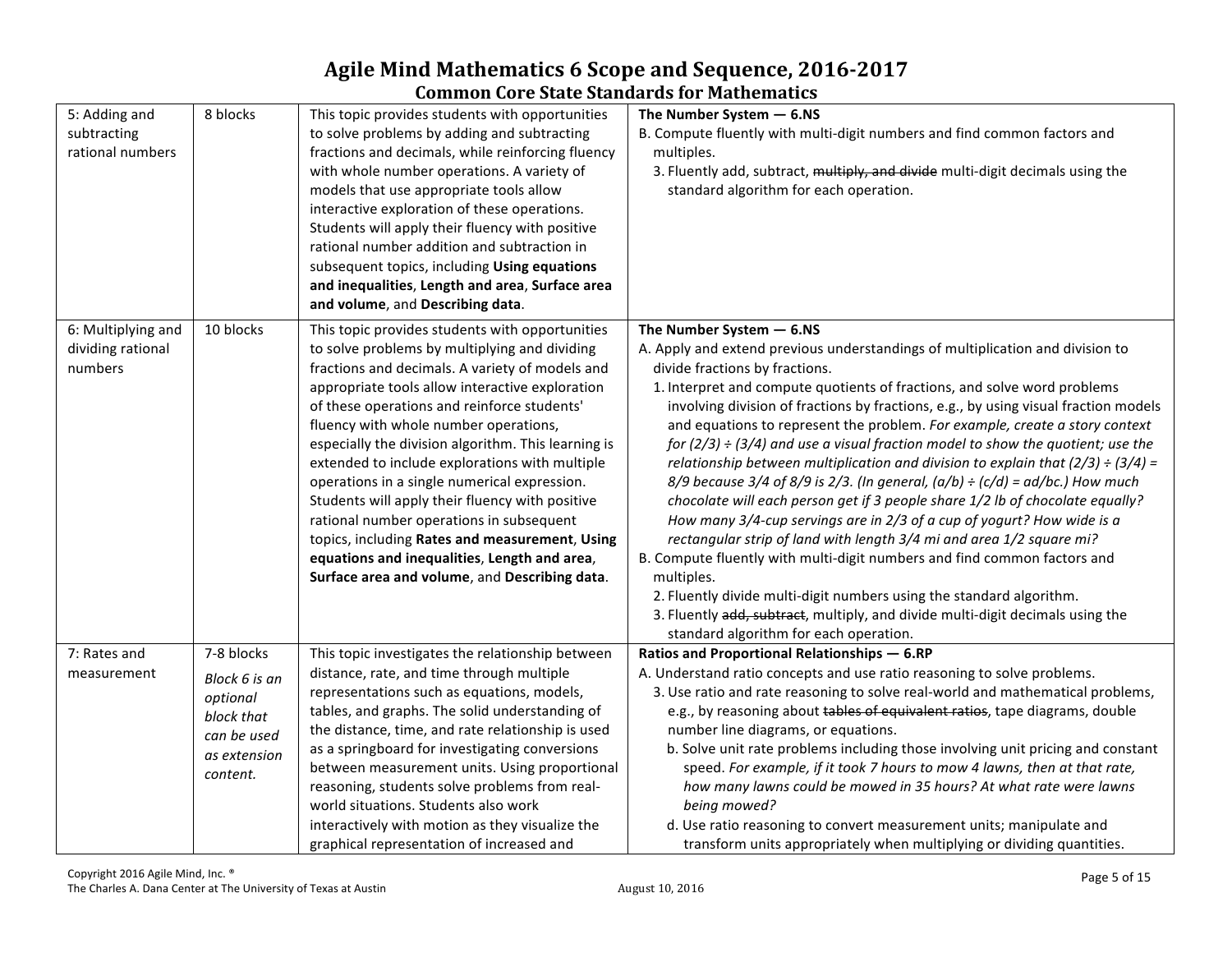|                                   |          | decreased speed. This topic provides numerous<br>opportunities for students to build and apply<br>fluency with positive rational number<br>operations.                                                                                                                                                                                                                                                                                                                                                                                        | The Number System $-6.$ NS<br>B. Compute fluently with multi-digit numbers and find common factors and<br>multiples.<br>2. Fluently divide multi-digit numbers using the standard algorithm.<br>3. Fluently add, subtract, multiply, and divide multi-digit decimals using the<br>standard algorithm for each operation.                                                                                                                                                                                                                                                                                                                                                                                                                                                                                                                                                                                                                                                                                                                                                                                                                                                                                                                                                                                                                                                                                                                                                                                                                                                                                                                                                                                                                                                                                                                                                                                                                                                                                                                                                                                                                                                                                                                      |
|-----------------------------------|----------|-----------------------------------------------------------------------------------------------------------------------------------------------------------------------------------------------------------------------------------------------------------------------------------------------------------------------------------------------------------------------------------------------------------------------------------------------------------------------------------------------------------------------------------------------|-----------------------------------------------------------------------------------------------------------------------------------------------------------------------------------------------------------------------------------------------------------------------------------------------------------------------------------------------------------------------------------------------------------------------------------------------------------------------------------------------------------------------------------------------------------------------------------------------------------------------------------------------------------------------------------------------------------------------------------------------------------------------------------------------------------------------------------------------------------------------------------------------------------------------------------------------------------------------------------------------------------------------------------------------------------------------------------------------------------------------------------------------------------------------------------------------------------------------------------------------------------------------------------------------------------------------------------------------------------------------------------------------------------------------------------------------------------------------------------------------------------------------------------------------------------------------------------------------------------------------------------------------------------------------------------------------------------------------------------------------------------------------------------------------------------------------------------------------------------------------------------------------------------------------------------------------------------------------------------------------------------------------------------------------------------------------------------------------------------------------------------------------------------------------------------------------------------------------------------------------|
| 8: Extending the<br>number system | 9 blocks | This topic focuses on models that represent<br>integers. Students learn about the position of<br>integers and other rational numbers on number<br>lines and develop an understanding of opposites<br>and absolute value. They explore real-world<br>examples of integers in a variety of contexts.<br>Students then extend their understanding of<br>integers and other rational numbers as they<br>graph points in all four quadrants, and examine<br>how the coordinates of points are impacted by<br>reflections across the x- and y-axes. | The Number System $-6.$ NS<br>C. Apply and extend previous understandings of numbers to the system of rational<br>numbers.<br>5. Understand that positive and negative numbers are used together to describe<br>quantities having opposite directions or values (e.g., temperature<br>above/below zero, elevation above/below sea level, credits/debits,<br>positive/negative electric charge); use positive and negative numbers to<br>represent quantities in real-world contexts, explaining the meaning of 0 in<br>each situation.<br>6. Understand a rational number as a point on the number line. Extend number<br>line diagrams and coordinate axes familiar from previous grades to represent<br>points on the line and in the plane with negative number coordinates.<br>a. Recognize opposite signs of numbers as indicating locations on opposite<br>sides of 0 on the number line; recognize that the opposite of the opposite<br>of a number is the number itself, e.g., $-(-3) = 3$ , and that 0 is its own<br>opposite.<br>b. Understand signs of numbers in ordered pairs as indicating locations in<br>quadrants of the coordinate plane; recognize that when two ordered pairs<br>differ only by signs, the locations of the points are related by reflections<br>across one or both axes.<br>c. Find and position integers and other rational numbers on a horizontal or<br>vertical number line diagram; find and position pairs of integers and other<br>rational numbers on a coordinate plane.<br>7. Understand ordering and absolute value of rational numbers.<br>a. Interpret statements of inequality as statements about the relative position<br>of two numbers on a number line diagram. For example, interpret $-3 > -7$<br>as a statement that $-3$ is located to the right of $-7$ on a number line<br>oriented from left to right.<br>b. Write, interpret, and explain statements of order for rational numbers in<br>real-world contexts. For example, write $-3$ °C > $-7$ °C to express the fact<br>that $-3$ °C is warmer than $-7$ °C.<br>c. Understand the absolute value of a rational number as its distance from 0<br>on the number line; interpret absolute value as magnitude for a positive or |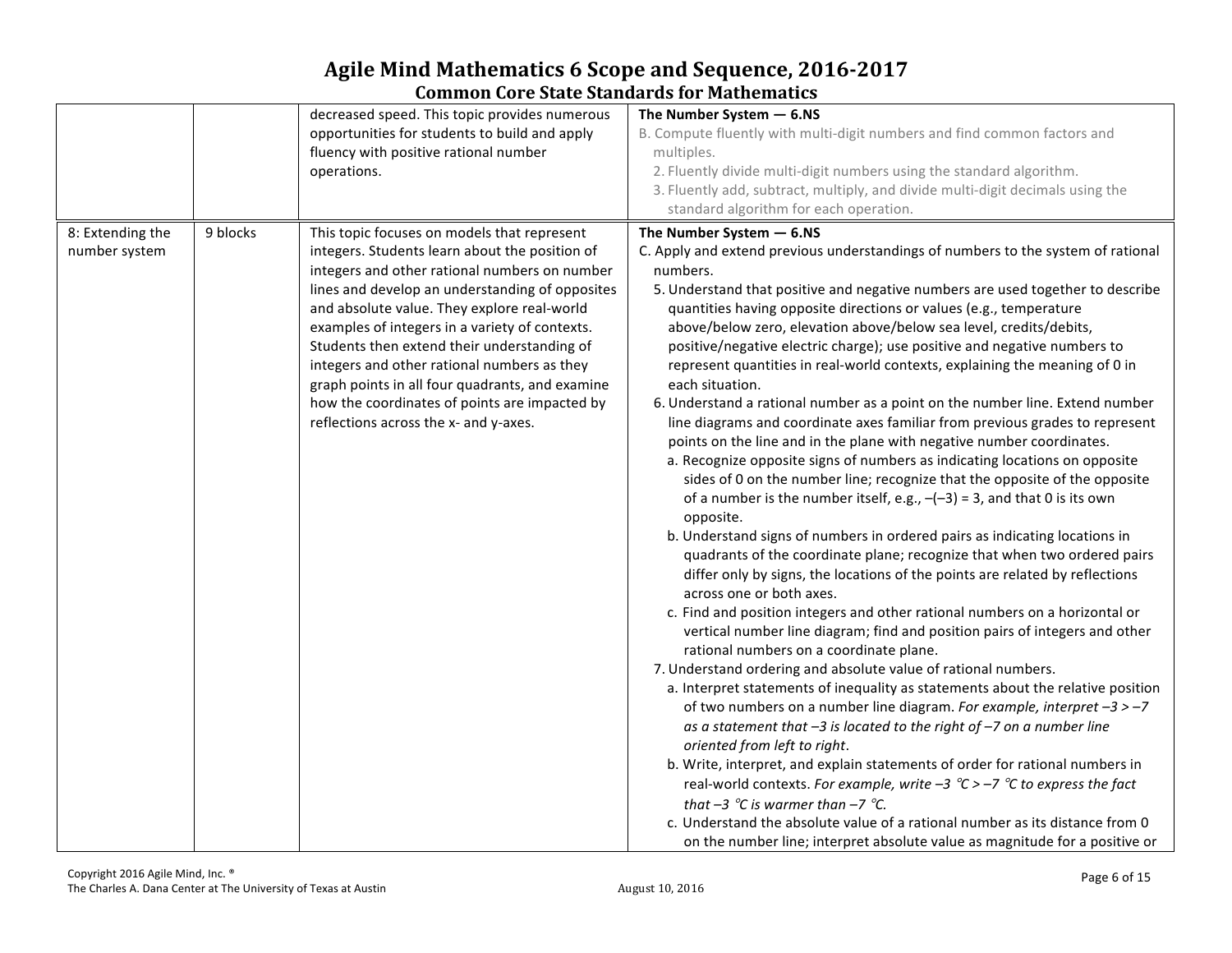|                                                 |           |                                                                                                                                                                                                                                                                                                                         | negative quantity in a real-world situation. For example, for an account<br>balance of $-30$ dollars, write $ -30 $ = 30 to describe the size of the debt in<br>dollars.<br>d. Distinguish comparisons of absolute value from statements about order. For<br>example, recognize that an account balance less than -30 dollars represents<br>a debt greater than 30 dollars.<br>8. Solve real-world and mathematical problems by graphing points in all four<br>quadrants of the coordinate plane. Include use of coordinates and absolute<br>value to find distances between points with the same first coordinate or the<br>same second coordinate.                                                                                                                                                                                                                                                                                                                                                                                                                                                                                                                                                                                                                                                                                                                                                                                                                                                                                                                                                                                                                                                                                     |
|-------------------------------------------------|-----------|-------------------------------------------------------------------------------------------------------------------------------------------------------------------------------------------------------------------------------------------------------------------------------------------------------------------------|------------------------------------------------------------------------------------------------------------------------------------------------------------------------------------------------------------------------------------------------------------------------------------------------------------------------------------------------------------------------------------------------------------------------------------------------------------------------------------------------------------------------------------------------------------------------------------------------------------------------------------------------------------------------------------------------------------------------------------------------------------------------------------------------------------------------------------------------------------------------------------------------------------------------------------------------------------------------------------------------------------------------------------------------------------------------------------------------------------------------------------------------------------------------------------------------------------------------------------------------------------------------------------------------------------------------------------------------------------------------------------------------------------------------------------------------------------------------------------------------------------------------------------------------------------------------------------------------------------------------------------------------------------------------------------------------------------------------------------------|
| <b>Expressions, equations, and inequalities</b> |           |                                                                                                                                                                                                                                                                                                                         |                                                                                                                                                                                                                                                                                                                                                                                                                                                                                                                                                                                                                                                                                                                                                                                                                                                                                                                                                                                                                                                                                                                                                                                                                                                                                                                                                                                                                                                                                                                                                                                                                                                                                                                                          |
| 9: Variables and<br>expressions                 | 12 blocks | In this topic, students explore patterns and<br>relationships through multiple representations<br>such as tables, graphs, models, and algebraic<br>rules. They use variables to represent numbers<br>and write expressions when solving problems.<br>Students will also generate and compare<br>equivalent expressions. | The Number System $-6.$ NS<br>B. Compute fluently with multi-digit numbers and find common factors and<br>multiples.<br>2. Fluently divide multi-digit numbers using the standard algorithm.<br>3. Fluently add, subtract, multiply, and divide multi-digit decimals using the<br>standard algorithm for each operation.<br>C. Apply and extend previous understandings of numbers to the system of rational<br>numbers.<br>8. Solve real-world and mathematical problems by graphing points in all four<br>quadrants of the coordinate plane. Include use of coordinates and absolute<br>value to find distances between points with the same first coordinate or the<br>same second coordinate.<br>Ratios and Proportional Relationships - 6.RP<br>A. Understand ratio concepts and use ratio reasoning to solve problems.<br>3. Use ratio and rate reasoning to solve real-world and mathematical problems,<br>e.g., by reasoning about tables of equivalent ratios, tape diagrams, double<br>number line diagrams, or equations.<br>a. Make tables of equivalent ratios relating quantities with whole- number<br>measurements, find missing values in the tables, and plot the pairs of<br>values on the coordinate plane. Use tables to compare ratios.<br>b. Solve unit rate problems including those involving unit pricing and constant<br>speed. For example, if it took 7 hours to mow 4 lawns, then at that rate,<br>how many lawns could be mowed in 35 hours? At what rate were lawns<br>being mowed?<br><b>Expressions and Equations - 6.EE</b><br>A. Apply and extend previous understandings of arithmetic to algebraic<br>expressions.<br>2. Write, read, and evaluate expressions in which letters stand for numbers. |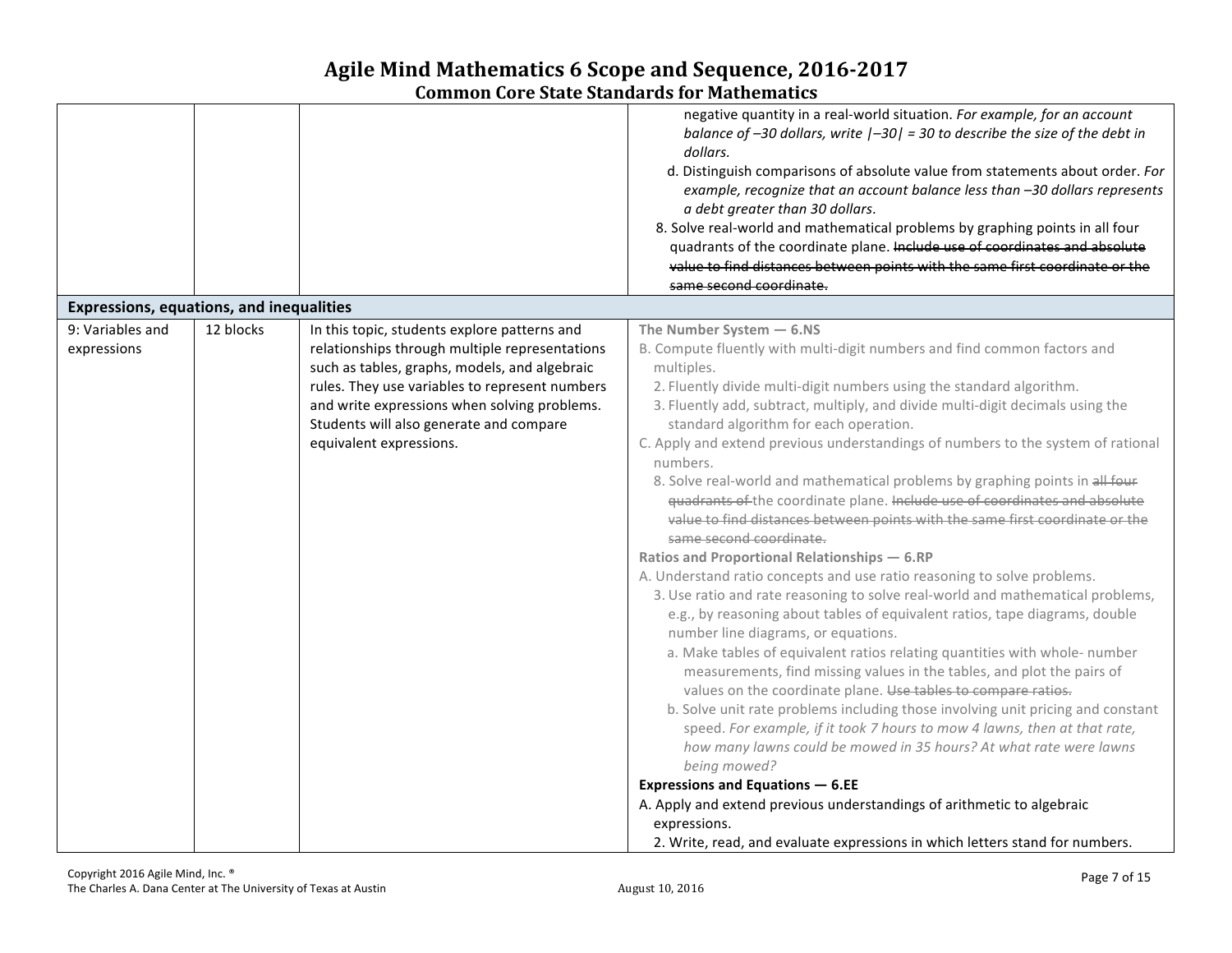| a. Write expressions that record operations with numbers and with letters                                                                                   |
|-------------------------------------------------------------------------------------------------------------------------------------------------------------|
| standing for numbers. For example, express the calculation "Subtract y from<br>$5''$ as $5 - y$ .                                                           |
| b. Identify parts of an expression using mathematical terms (sum, term,                                                                                     |
| product, factor, quotient, coefficient); view one or more parts of an                                                                                       |
| expression as a single entity. For example, describe the expression 2 (8 + 7)                                                                               |
| as a product of two factors; view $(8 + 7)$ as both a single entity and a sum of<br>two terms.                                                              |
| c. Evaluate expressions at specific values of their variables. Include                                                                                      |
| expressions that arise from formulas used in real-world problems. Perform<br>arithmetic operations, including those involving whole-number exponents,       |
| in the conventional order when there are no parentheses to specify a                                                                                        |
| particular order (Order of Operations). For example, use the formulas $V = s^3$                                                                             |
| and $A = 6 s2$ to find the volume and surface area of a cube with sides of                                                                                  |
| length $s = 1/2$ .                                                                                                                                          |
| 3. Apply the properties of operations to generate equivalent expressions. For                                                                               |
| example, apply the distributive property to the expression 3 (2 + x) to produce                                                                             |
| the equivalent expression $6 + 3x$ ; apply the distributive property to the<br>expression 24x + 18y to produce the equivalent expression 6 (4x + 3y); apply |
| properties of operations to $y + y + y$ to produce the equivalent expression 3y.                                                                            |
| 4. Identify when two expressions are equivalent (i.e., when the two expressions                                                                             |
| name the same number regardless of which value is substituted into them).                                                                                   |
| For example, the expressions $y + y + y$ and 3y are equivalent because they                                                                                 |
| name the same number regardless of which number y stands for.                                                                                               |
| 6. Use variables to represent numbers and write expressions when solving a real-                                                                            |
| world or mathematical problem; understand that a variable can represent an<br>unknown number, or, depending on the purpose at hand, any number in a         |
| specified set.                                                                                                                                              |
| C. Represent and analyze quantitative relationships between dependent and                                                                                   |
| independent variables.                                                                                                                                      |
| 9. Use variables to represent two quantities in a real-world problem that change                                                                            |
| in relationship to one another; write an equation to express one quantity,                                                                                  |
| thought of as the dependent variable, in terms of the other quantity, thought                                                                               |
| of as the independent variable. Analyze the relationship between the<br>dependent and independent variables using graphs and tables, and relate             |
| these to the equation. For example, in a problem involving motion at constant                                                                               |
| speed, list and graph ordered pairs of distances and times, and write the                                                                                   |
| equation $d = 65t$ to represent the relationship between distance and time.                                                                                 |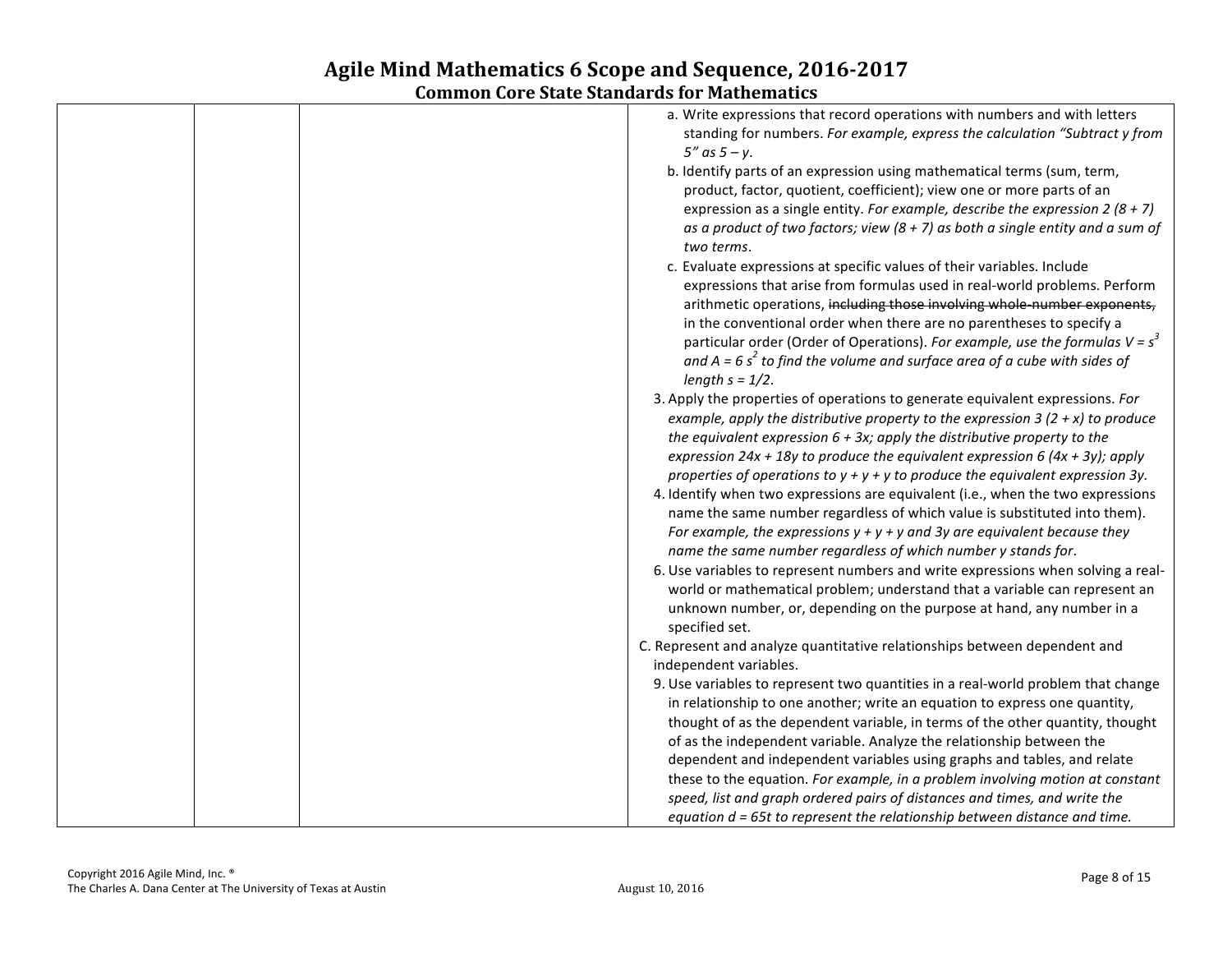| 10: Equality and | 6 blocks | This topic explores the idea of equality and      | Ratios and Proportional Relationships - 6.RP                                                                                                                                                          |
|------------------|----------|---------------------------------------------------|-------------------------------------------------------------------------------------------------------------------------------------------------------------------------------------------------------|
| inequality       |          | inequality in a concrete, meaningful manner.      | A. Understand ratio concepts and use ratio reasoning to solve problems.                                                                                                                               |
|                  |          | Students make connections between models          | 3. Use ratio and rate reasoning to solve real-world and mathematical problems,                                                                                                                        |
|                  |          | and explanations of the concept of equality.      | e.g., by reasoning about tables of equivalent ratios, tape diagrams, double                                                                                                                           |
|                  |          | Students work with basic number properties to     | number line diagrams, or equations.                                                                                                                                                                   |
|                  |          | build an understanding that is both intuitive and | b. Solve unit rate problems including those involving unit pricing and constant                                                                                                                       |
|                  |          | abstract.                                         | speed. For example, if it took 7 hours to mow 4 lawns, then at that rate,<br>how many lawns could be mowed in 35 hours? At what rate were lawns<br>being mowed?                                       |
|                  |          |                                                   | The Number System $-6.$ NS                                                                                                                                                                            |
|                  |          |                                                   | B. Compute fluently with multi-digit numbers and find common factors and                                                                                                                              |
|                  |          |                                                   | multiples.                                                                                                                                                                                            |
|                  |          |                                                   | 2. Fluently divide multi-digit numbers using the standard algorithm.                                                                                                                                  |
|                  |          |                                                   | 3. Fluently add, subtract, multiply, and divide multi-digit decimals using the                                                                                                                        |
|                  |          |                                                   | standard algorithm for each operation.                                                                                                                                                                |
|                  |          |                                                   | C. Apply and extend previous understandings of numbers to the system of rational                                                                                                                      |
|                  |          |                                                   | numbers.                                                                                                                                                                                              |
|                  |          |                                                   | 6. Understand a rational number as a point on the number line. Extend number<br>line diagrams and coordinate axes familiar from previous grades to represent                                          |
|                  |          |                                                   | points on the line and in the plane with negative number coordinates.                                                                                                                                 |
|                  |          |                                                   | c. Find and position integers and other rational numbers on a horizontal or<br>vertical number line diagram; find and position pairs of integers and other<br>rational numbers on a coordinate plane. |
|                  |          |                                                   | 7. Understand ordering and absolute value of rational numbers.                                                                                                                                        |
|                  |          |                                                   | a. Interpret statements of inequality as statements about the relative position                                                                                                                       |
|                  |          |                                                   | of two numbers on a number line diagram. For example, interpret $-3 > -7$<br>as a statement that $-3$ is located to the right of $-7$ on a number line                                                |
|                  |          |                                                   | oriented from left to right.                                                                                                                                                                          |
|                  |          |                                                   | b. Write, interpret, and explain statements of order for rational numbers in<br>real-world contexts. For example, write $-3$ °C $>$ -7 °C to express the fact                                         |
|                  |          |                                                   | that $-3$ °C is warmer than $-7$ °C.                                                                                                                                                                  |
|                  |          |                                                   | <b>Expressions and Equations - 6.EE</b>                                                                                                                                                               |
|                  |          |                                                   | B. Reason about and solve one-variable equations and inequalities.                                                                                                                                    |
|                  |          |                                                   | 6. Use variables to represent numbers and write expressions when solving a real-                                                                                                                      |
|                  |          |                                                   | world or mathematical problem; understand that a variable can represent an                                                                                                                            |
|                  |          |                                                   | unknown number, or, depending on the purpose at hand, any number in a<br>specified set.                                                                                                               |
|                  |          |                                                   | 8. Write an inequality of the form $x > c$ or $x < c$ to represent a constraint or                                                                                                                    |
|                  |          |                                                   | condition in a real-world or mathematical problem. Recognize that                                                                                                                                     |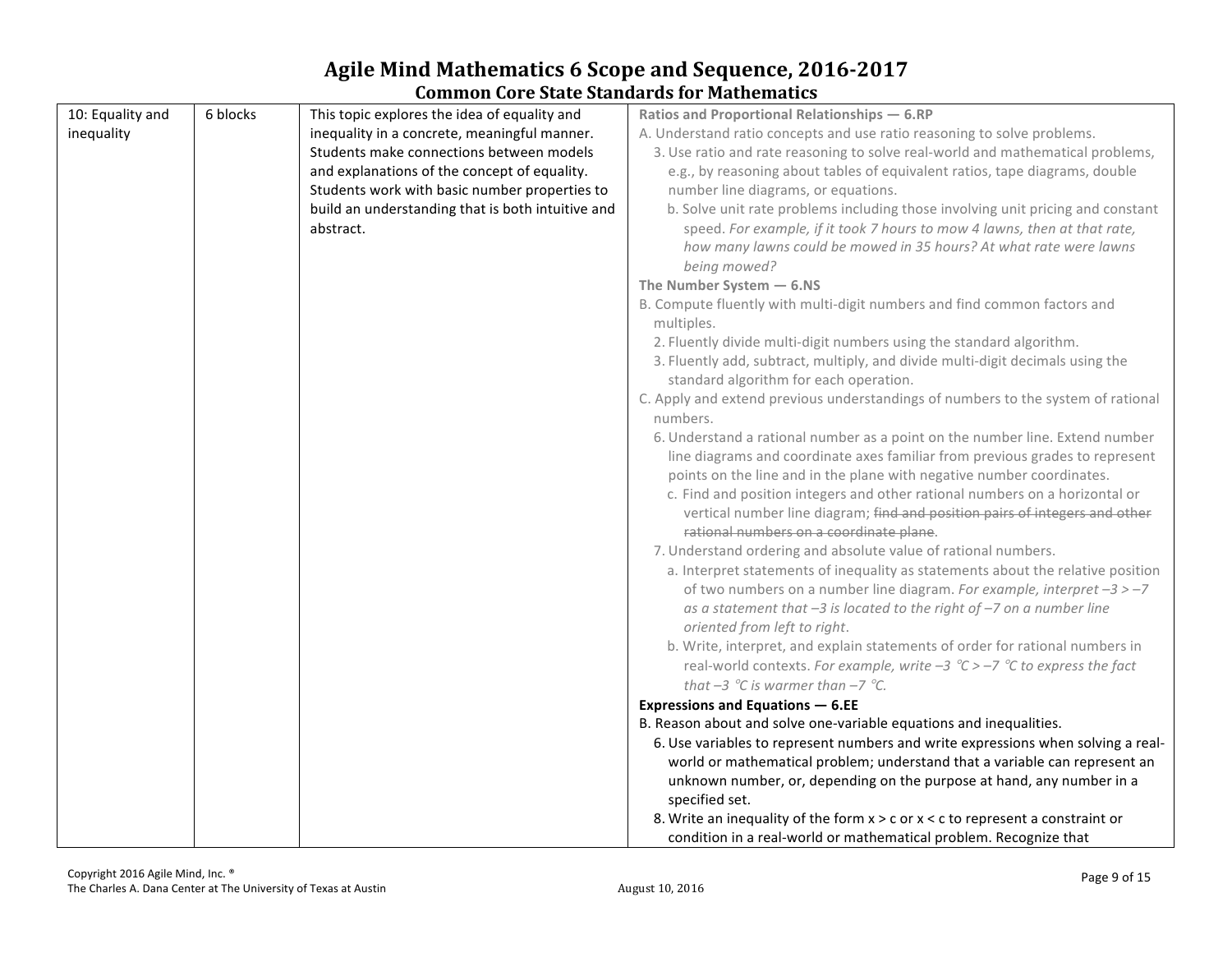|               |          |                                                   | inequalities of the form $x > c$ or $x < c$ have infinitely many solutions; represent                                                                      |
|---------------|----------|---------------------------------------------------|------------------------------------------------------------------------------------------------------------------------------------------------------------|
|               |          |                                                   | solutions of such inequalities on number line diagrams.                                                                                                    |
| 11: Using     | 9 blocks | In this topic, students explore the relationships | Ratios and Proportional Relationships - 6.RP                                                                                                               |
| equations and |          | among different representations of patterns and   | A. Understand ratio concepts and use ratio reasoning to solve problems.                                                                                    |
| inequalities  |          | continue to develop algebraic rules to describe   | 3. Use ratio and rate reasoning to solve real-world and mathematical problems,                                                                             |
|               |          | patterns. They also formulate simple equations    | e.g., by reasoning about tables of equivalent ratios, tape diagrams, double                                                                                |
|               |          | and inequalities that arise from algebraic rules  | number line diagrams, or equations.                                                                                                                        |
|               |          | and solve them with concrete models and           | b. Solve unit rate problems including those involving unit pricing and constant                                                                            |
|               |          | properties of equality. As students solve         | speed. For example, if it took 7 hours to mow 4 lawns, then at that rate,                                                                                  |
|               |          | equations, they continue to build and apply       | how many lawns could be mowed in 35 hours? At what rate were lawns                                                                                         |
|               |          | fluency with positive rational number             | being mowed?                                                                                                                                               |
|               |          | operations.                                       | The Number System $-6.$ NS                                                                                                                                 |
|               |          |                                                   | B. Compute fluently with multi-digit numbers and find common factors and                                                                                   |
|               |          |                                                   | multiples.                                                                                                                                                 |
|               |          |                                                   | 2. Fluently divide multi-digit numbers using the standard algorithm.                                                                                       |
|               |          |                                                   | 3. Fluently add, subtract, multiply, and divide multi-digit decimals using the                                                                             |
|               |          |                                                   | standard algorithm for each operation.                                                                                                                     |
|               |          |                                                   | C. Apply and extend previous understandings of numbers to the system of rational                                                                           |
|               |          |                                                   | numbers.                                                                                                                                                   |
|               |          |                                                   | 6. Understand a rational number as a point on the number line. Extend number                                                                               |
|               |          |                                                   | line diagrams and coordinate axes familiar from previous grades to represent                                                                               |
|               |          |                                                   | points on the line and in the plane with negative number coordinates.                                                                                      |
|               |          |                                                   | c. Find and position integers and other rational numbers on a horizontal or<br>vertical number line diagram; find and position pairs of integers and other |
|               |          |                                                   | rational numbers on a coordinate plane.                                                                                                                    |
|               |          |                                                   | 7. Understand ordering and absolute value of rational numbers.                                                                                             |
|               |          |                                                   | a. Interpret statements of inequality as statements about the relative position                                                                            |
|               |          |                                                   | of two numbers on a number line diagram. For example, interpret $-3 > -7$                                                                                  |
|               |          |                                                   | as a statement that $-3$ is located to the right of $-7$ on a number line                                                                                  |
|               |          |                                                   | oriented from left to right.                                                                                                                               |
|               |          |                                                   | b. Write, interpret, and explain statements of order for rational numbers in                                                                               |
|               |          |                                                   | real-world contexts. For example, write $-3$ °C > $-7$ °C to express the fact                                                                              |
|               |          |                                                   | that $-3$ °C is warmer than $-7$ °C.                                                                                                                       |
|               |          |                                                   | 8. Solve real-world and mathematical problems by graphing points in all four                                                                               |
|               |          |                                                   | quadrants of the coordinate plane. Include use of coordinates and absolute                                                                                 |
|               |          |                                                   | value to find distances between points with the same first coordinate or the                                                                               |
|               |          |                                                   | same second coordinate.                                                                                                                                    |
|               |          |                                                   | <b>Expressions and Equations - 6.EE</b>                                                                                                                    |
|               |          |                                                   | A. Apply and extend previous understandings of arithmetic to algebraic                                                                                     |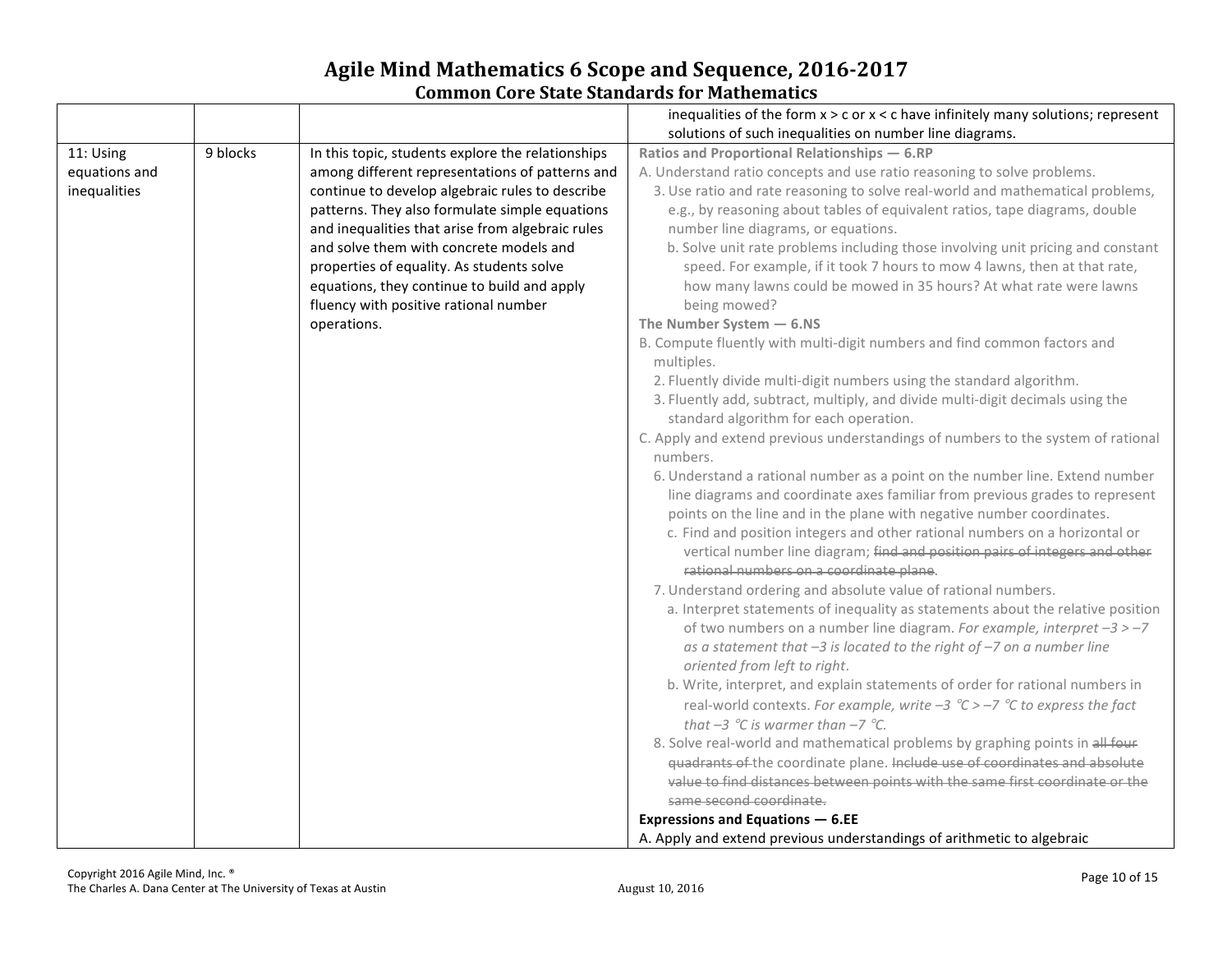| expressions.                                                                          |
|---------------------------------------------------------------------------------------|
| 2. Write, read, and evaluate expressions in which letters stand for numbers.          |
| a. Write expressions that record operations with numbers and with letters             |
| standing for numbers. For example, express the calculation of "Subtract y             |
| from $5''$ as $5 - y$ .                                                               |
| c. Evaluate expressions at specific values of their variables. Include                |
| expressions that arise from formulas used in real-world problems. Perform             |
| arithmetic operations, including those involving whole-number exponents,              |
| in the conventional order when there are no parentheses to specify a                  |
| particular order (Order of Operations). For example, use the formulas $V = s^3$       |
| and $A = 6 s2$ to find the volume and surface area of a cube with sides of            |
| length $s = 1/2$ .                                                                    |
| B. Reason about and solve one-variable equations and inequalities.                    |
| 5. Understand solving an equation or inequality as a process of answering a           |
| question: which values from a specified set, if any, make the equation or             |
| inequality true? Use substitution to determine whether a given number in a            |
| specified set makes an equation or inequality true.                                   |
| 6. Use variables to represent numbers and write expressions when solving a real-      |
| world or mathematical problem; understand that a variable can represent an            |
| unknown number, or, depending on the purpose at hand, any number in a                 |
| specified set.                                                                        |
| 7. Solve real-world and mathematical problems by writing and solving equations        |
| of the form $x + p = q$ and $px = q$ for cases in which p, q and x are all            |
| nonnegative rational numbers.                                                         |
| 8. Write an inequality of the form $x > c$ or $x < c$ to represent a constraint or    |
| condition in a real-world or mathematical problem. Recognize that                     |
| inequalities of the form $x > c$ or $x < c$ have infinitely many solutions; represent |
| solutions of such inequalities on number line diagrams.                               |
| C. Represent and analyze quantitative relationships between dependent and             |
| independent variables.                                                                |
| 9. Use variables to represent two quantities in a real-world problem that change      |
| in relationship to one another; write an equation to express one quantity,            |
| thought of as the dependent variable, in terms of the other quantity, thought         |
| of as the independent variable. Analyze the relationship between the                  |
| dependent and independent variables using graphs and tables, and relate               |
| these to the equation. For example, in a problem involving motion at constant         |
| speed, list and graph ordered pairs of distances and times, and write the             |
| equation $d = 65t$ to represent the relationship between distance and time.           |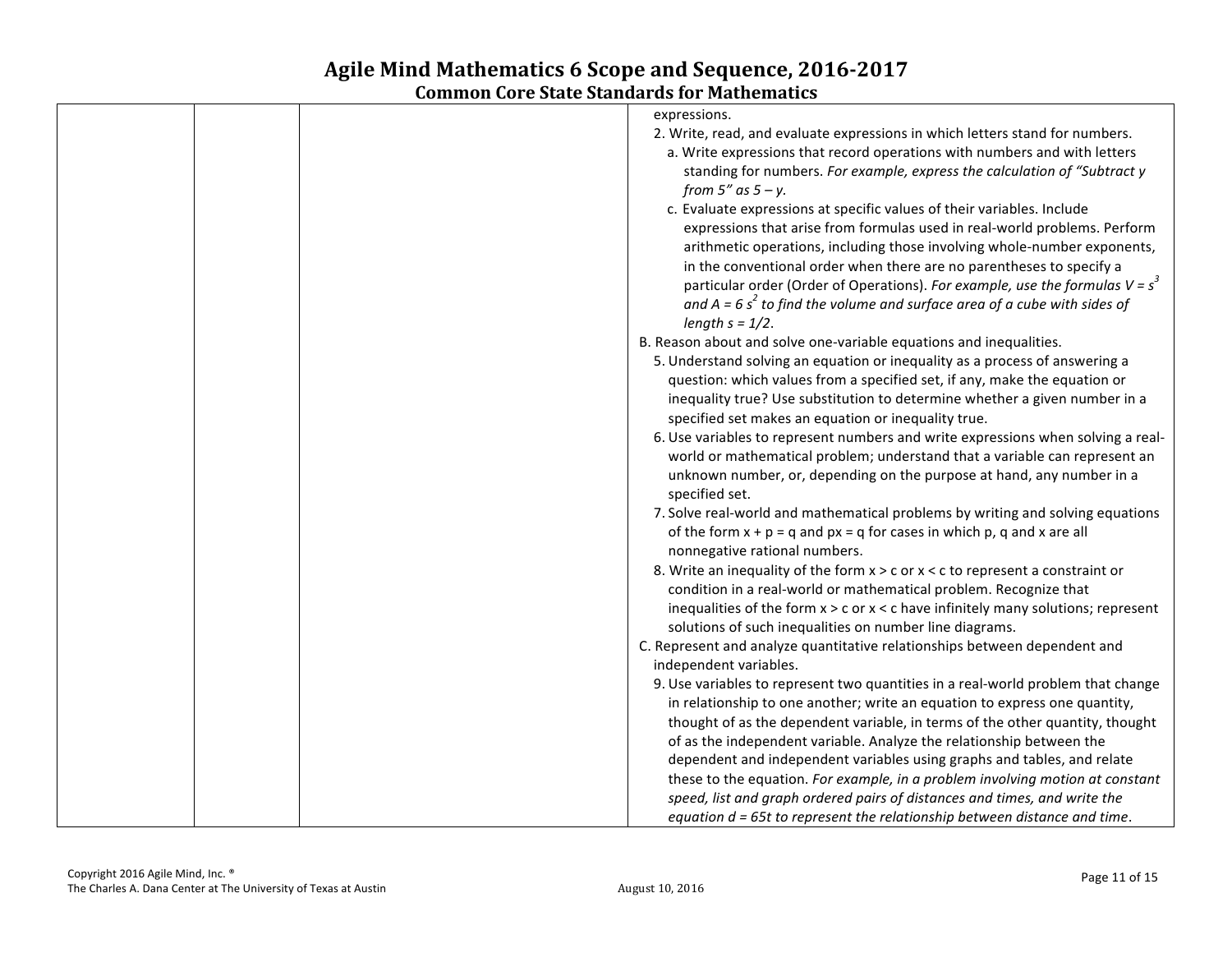| Ratios and Proportional Relationships - 6.RP<br>A. Understand ratio concepts and use ratio reasoning to solve problems.<br>3. Use ratio and rate reasoning to solve real-world and mathematical problems,<br>e.g., by reasoning about tables of equivalent ratios, tape diagrams, double<br>number line diagrams, or equations.<br>d. Use ratio reasoning to convert measurement units; manipulate and<br>transform units appropriately when multiplying or dividing quantities.<br>The Number System $-6.$ NS<br>B. Compute fluently with multi-digit numbers and find common factors and<br>multiples.<br>2. Fluently divide multi-digit numbers using the standard algorithm.<br>3. Fluently add, subtract, multiply, and divide multi-digit decimals using the<br>standard algorithm for each operation.<br>C. Apply and extend previous understandings of numbers to the system of rational<br>numbers.<br>8. Solve real-world and mathematical problems by graphing points in all four<br>quadrants of the coordinate plane. Include use of coordinates and absolute<br>value to find distances between points with the same first coordinate or the<br>same second coordinate.<br><b>Expressions and Equations - 6.EE</b><br>A. Apply and extend previous understandings of arithmetic to algebraic expressions.<br>1. Write and evaluate numerical expressions involving whole-number exponents.<br>2. Write, read, and evaluate expressions in which letters stand for numbers.<br>c. Evaluate expressions at specific values of their variables. Include<br>expressions that arise from formulas used in real-world problems. Perform<br>arithmetic operations, including those involving whole-number exponents, in<br>the conventional order when there are no parentheses to specify a particular<br>order (Order of Operations). For example, use the formulas $V = s3$ and $A = 6$<br>s2 to find the volume and surface area of a cube with sides of length $s = 1/2$ .<br>Geometry $-6.$ G<br>A. Solve real-world and mathematical problems involving area, surface area, and<br>volume.<br>1. Find the area of right triangles, other triangles, special quadrilaterals, and<br>polygons by composing into rectangles or decomposing into triangles and other<br>shapes; apply these techniques in the context of solving real-world and<br>mathematical problems.<br>3. Draw polygons in the coordinate plane given coordinates for the vertices; use |
|-------------------------------------------------------------------------------------------------------------------------------------------------------------------------------------------------------------------------------------------------------------------------------------------------------------------------------------------------------------------------------------------------------------------------------------------------------------------------------------------------------------------------------------------------------------------------------------------------------------------------------------------------------------------------------------------------------------------------------------------------------------------------------------------------------------------------------------------------------------------------------------------------------------------------------------------------------------------------------------------------------------------------------------------------------------------------------------------------------------------------------------------------------------------------------------------------------------------------------------------------------------------------------------------------------------------------------------------------------------------------------------------------------------------------------------------------------------------------------------------------------------------------------------------------------------------------------------------------------------------------------------------------------------------------------------------------------------------------------------------------------------------------------------------------------------------------------------------------------------------------------------------------------------------------------------------------------------------------------------------------------------------------------------------------------------------------------------------------------------------------------------------------------------------------------------------------------------------------------------------------------------------------------------------------------------------------------------------------------------------------------------------------------------------------------------------------------------------------|
|                                                                                                                                                                                                                                                                                                                                                                                                                                                                                                                                                                                                                                                                                                                                                                                                                                                                                                                                                                                                                                                                                                                                                                                                                                                                                                                                                                                                                                                                                                                                                                                                                                                                                                                                                                                                                                                                                                                                                                                                                                                                                                                                                                                                                                                                                                                                                                                                                                                                         |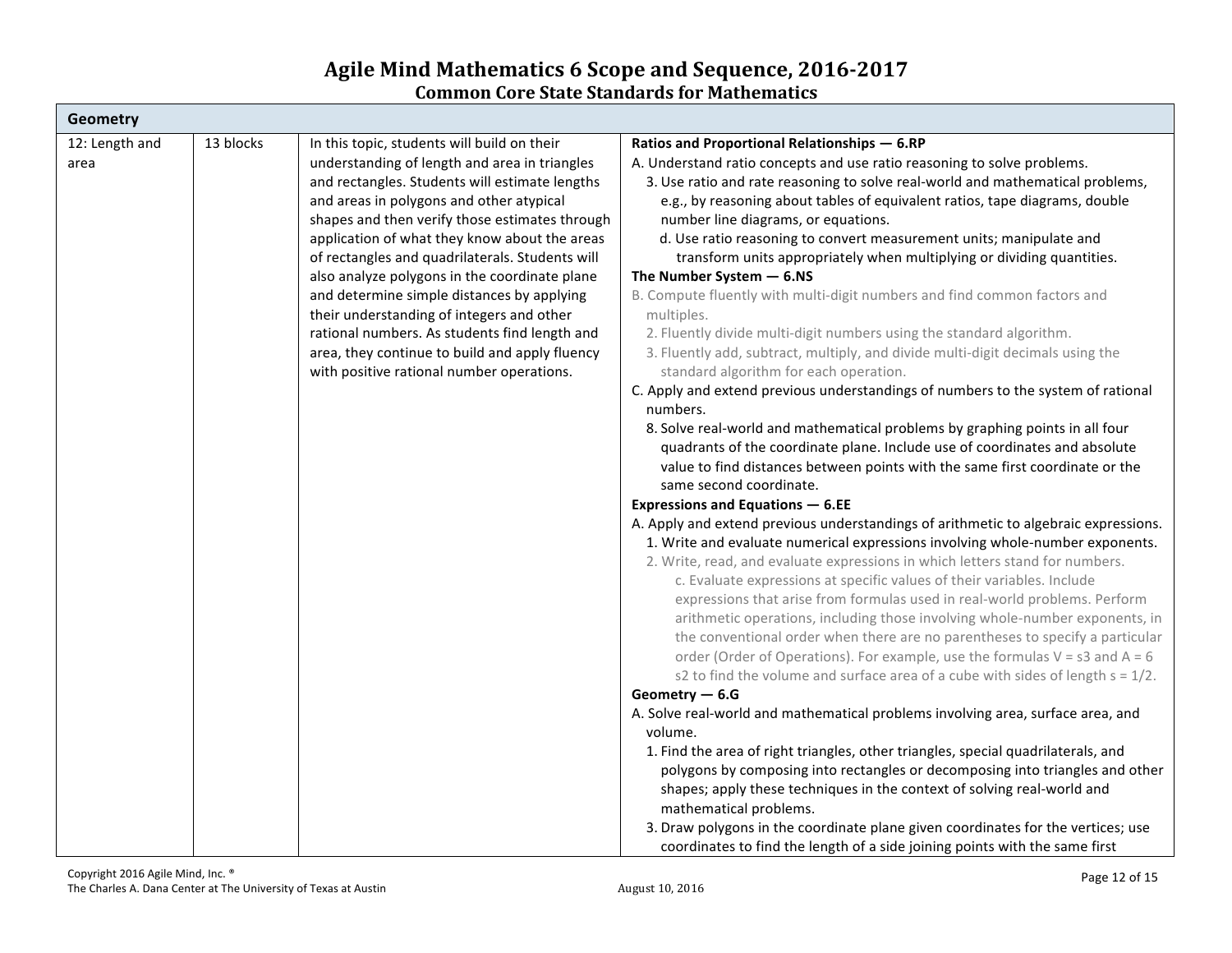|                  |                     |                                                | coordinate or the same second coordinate. Apply these techniques in the                                                                          |
|------------------|---------------------|------------------------------------------------|--------------------------------------------------------------------------------------------------------------------------------------------------|
|                  |                     |                                                | context of solving real-world and mathematical problems.                                                                                         |
| 13: Surface area | 7-9 blocks          | This topic introduces volume and surface area  | Ratios and Proportional Relationships - 6.RP                                                                                                     |
| and volume       | <b>Blocks 7 and</b> | of prisms. Students will use nets to construct | A. Understand ratio concepts and use ratio reasoning to solve problems.                                                                          |
|                  | 8 can be            | three-dimensional shapes and to determine      | 3. Use ratio and rate reasoning to solve real-world and mathematical problems,                                                                   |
|                  | used as an          | surface area. Students will solve problems     | e.g., by reasoning about tables of equivalent ratios, tape diagrams, double                                                                      |
|                  | extension           | involving surface area and volume in a variety | number line diagrams, or equations.                                                                                                              |
|                  | activity            | of contexts. As students find surface area and | d. Use ratio reasoning to convert measurement units; manipulate and                                                                              |
|                  | related to          | volume, they continue to build and apply       | transform units appropriately when multiplying or dividing quantities.                                                                           |
|                  | different           | fluency with positive rational number          | The Number System $-6.$ NS                                                                                                                       |
|                  | views of 3-         | operations.                                    | B. Compute fluently with multi-digit numbers and find common factors and                                                                         |
|                  | dimensional         |                                                | multiples.                                                                                                                                       |
|                  | shapes.             |                                                | 2. Fluently divide multi-digit numbers using the standard algorithm.                                                                             |
|                  |                     |                                                | 3. Fluently add, subtract, multiply, and divide multi-digit decimals using the                                                                   |
|                  |                     |                                                | standard algorithm for each operation.                                                                                                           |
|                  |                     |                                                | <b>Expressions and Equations - 6.EE</b>                                                                                                          |
|                  |                     |                                                | A. Apply and extend previous understandings of arithmetic to algebraic expressions.                                                              |
|                  |                     |                                                | 2. Write, read, and evaluate expressions in which letters stand for numbers.                                                                     |
|                  |                     |                                                | c. Evaluate expressions at specific values of their variables. Include expressions                                                               |
|                  |                     |                                                | that arise from formulas used in real-world problems. Perform arithmetic<br>operations, including those involving whole-number exponents, in the |
|                  |                     |                                                | conventional order when there are no parentheses to specify a particular order                                                                   |
|                  |                     |                                                | (Order of Operations). For example, use the formulas $V = s3$ and $A = 6 s2$ to find                                                             |
|                  |                     |                                                | the volume and surface area of a cube with sides of length $s = 1/2$ .                                                                           |
|                  |                     |                                                | Geometry $-6.$                                                                                                                                   |
|                  |                     |                                                | A. Solve real-world and mathematical problems involving area, surface area, and                                                                  |
|                  |                     |                                                | volume.                                                                                                                                          |
|                  |                     |                                                | 2. Find the volume of a right rectangular prism with fractional edge lengths by                                                                  |
|                  |                     |                                                | packing it with unit cubes of the appropriate unit fraction edge lengths, and                                                                    |
|                  |                     |                                                | show that the volume is the same as would be found by multiplying the edge                                                                       |
|                  |                     |                                                | lengths of the prism. Apply the formulas $V = l w h$ and $V = b h$ to find volumes of                                                            |
|                  |                     |                                                | right rectangular prisms with fractional edge lengths in the context of solving                                                                  |
|                  |                     |                                                | real-world and mathematical problems.                                                                                                            |
|                  |                     |                                                | 4. Represent three-dimensional figures using nets made up of rectangles and                                                                      |
|                  |                     |                                                | triangles, and use the nets to find the surface area of these figures. Apply these                                                               |
|                  |                     |                                                | techniques in the context of solving real-world and mathematical problems.                                                                       |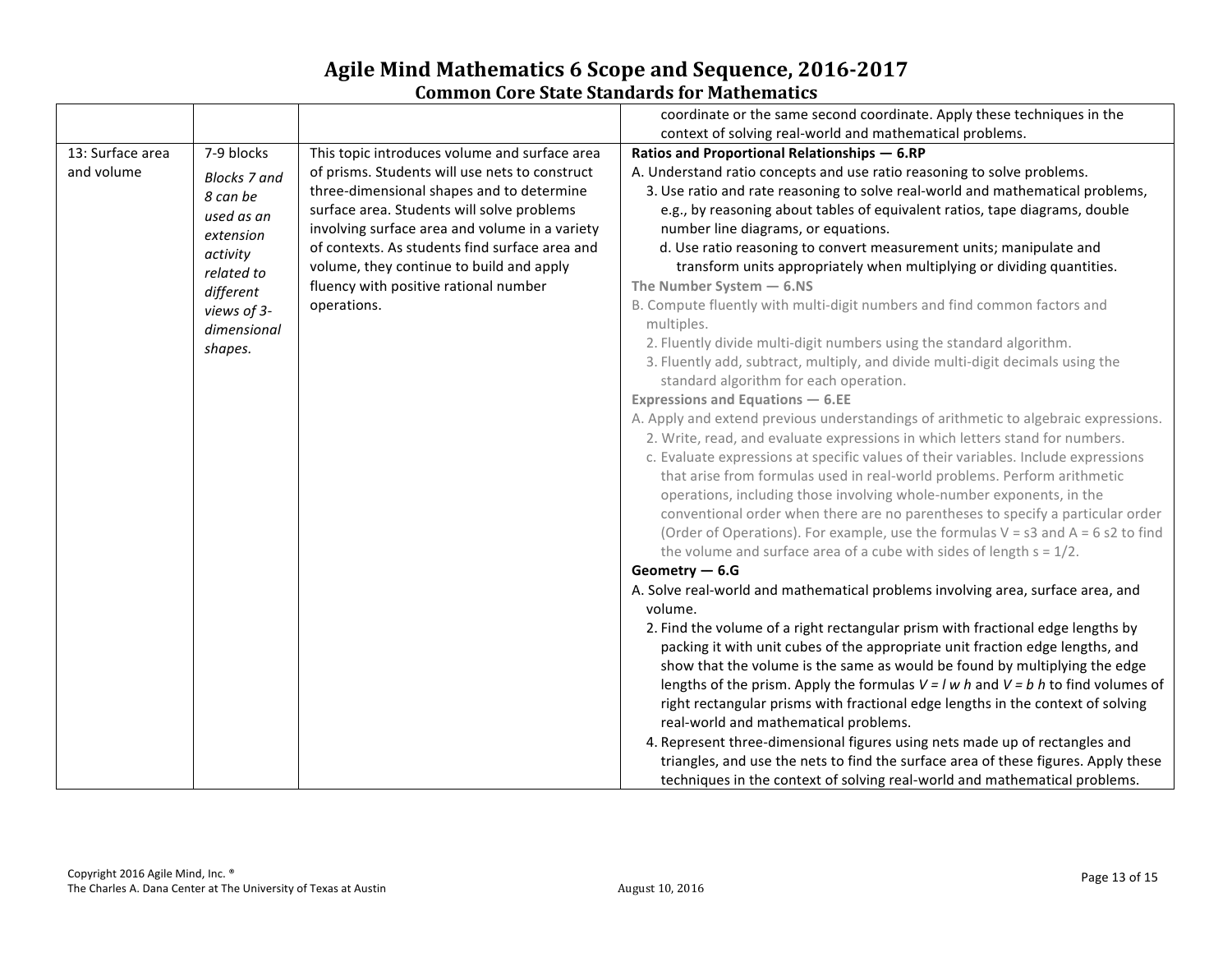| Data analysis      |           |                                                   |                                                                                     |  |  |
|--------------------|-----------|---------------------------------------------------|-------------------------------------------------------------------------------------|--|--|
| 14: Graphical      | 8 blocks  | This topic explores graphical representations of  | Ratios and Proportional Relationships - 6.RP                                        |  |  |
| representations of |           | data including bar graphs, circle graphs, line    | A. Understand ratio concepts and use ratio reasoning to solve problems.             |  |  |
| data               |           | plots, stem-and-leaf plots, and histograms.       | 3. Use ratio and rate reasoning to solve real-world and mathematical problems,      |  |  |
|                    |           | Students explore the characteristics of each      | e.g., by reasoning about tables of equivalent ratios, tape diagrams, double         |  |  |
|                    |           | representation and use them to both pose and      | number line diagrams, or equations.                                                 |  |  |
|                    |           | answer questions. Students learn to choose a      | c. Find a percent of a quantity as a rate per 100 (e.g., 30% of a quantity means    |  |  |
|                    |           | representation based on the type of data          | 30/100 times the quantity); solve problems involving finding the whole,             |  |  |
|                    |           | (categorical or numerical) they have collected    | given a part and the percent.                                                       |  |  |
|                    |           | and the purpose of the representation.            | The Number System $-6.$ NS                                                          |  |  |
|                    |           |                                                   | B. Compute fluently with multi-digit numbers and find common factors and            |  |  |
|                    |           |                                                   | multiples.                                                                          |  |  |
|                    |           |                                                   | 2. Fluently divide multi-digit numbers using the standard algorithm.                |  |  |
|                    |           |                                                   | 3. Fluently add, subtract, multiply, and divide multi-digit decimals using the      |  |  |
|                    |           |                                                   | standard algorithm for each operation.                                              |  |  |
|                    |           |                                                   | Statistics and Probability - 6.SP                                                   |  |  |
|                    |           |                                                   | A. Develop understanding of statistical variability.                                |  |  |
|                    |           |                                                   | 1. Recognize a statistical question as one that anticipates variability in the data |  |  |
|                    |           |                                                   | related to the question and accounts for it in the answers. For example, "How       |  |  |
|                    |           |                                                   | old am I?" is not a statistical question, but "How old are the students in my       |  |  |
|                    |           |                                                   | school?" is a statistical question because one anticipates variability in           |  |  |
|                    |           |                                                   | students'                                                                           |  |  |
|                    |           |                                                   | B. Summarize and describe distributions.                                            |  |  |
|                    |           |                                                   | 4. Display numerical data in plots on a number line, including dot plots,           |  |  |
|                    |           |                                                   | histograms, and box plots.                                                          |  |  |
| 15: Describing     | 14 blocks | This topic explores the measures of central       | The Number System $-6.$ NS                                                          |  |  |
| data               |           | tendency: mean, median, and mode. Students        | B. Compute fluently with multi-digit numbers and find common factors and            |  |  |
|                    |           | learn how to compute the measures and how to      | multiples.                                                                          |  |  |
|                    |           | choose one measure to represent their data.       | 2. Fluently divide multi-digit numbers using the standard algorithm.                |  |  |
|                    |           | They learn how to make a visual representation    | 3. Fluently add, subtract, multiply, and divide multi-digit decimals using the      |  |  |
|                    |           | of data, such as a line plot, box-and-whisker     | standard algorithm for each operation.                                              |  |  |
|                    |           | plot, or a histogram, and describe the shape and  | Statistics and Probability - 6.SP                                                   |  |  |
|                    |           | variability of their data, including finding the  | A. Develop understanding of statistical variability.                                |  |  |
|                    |           | range, mean absolute deviation, and               | 2. Understand that a set of data collected to answer a statistical question has a   |  |  |
|                    |           | interquartile range, and identifying outliers. As | distribution which can be described by its center, spread, and overall shape.       |  |  |
|                    |           | students find measures of center and spread,      | 3. Recognize that a measure of center for a numerical data set summarizes all of    |  |  |
|                    |           | they continue to build and apply fluency with     | its values with a single number, while a measure of variation describes how its     |  |  |
|                    |           | positive rational number operations.              | values vary with a single number.                                                   |  |  |
|                    |           |                                                   | 4. Display numerical data in plots on a number line, including dot plots,           |  |  |